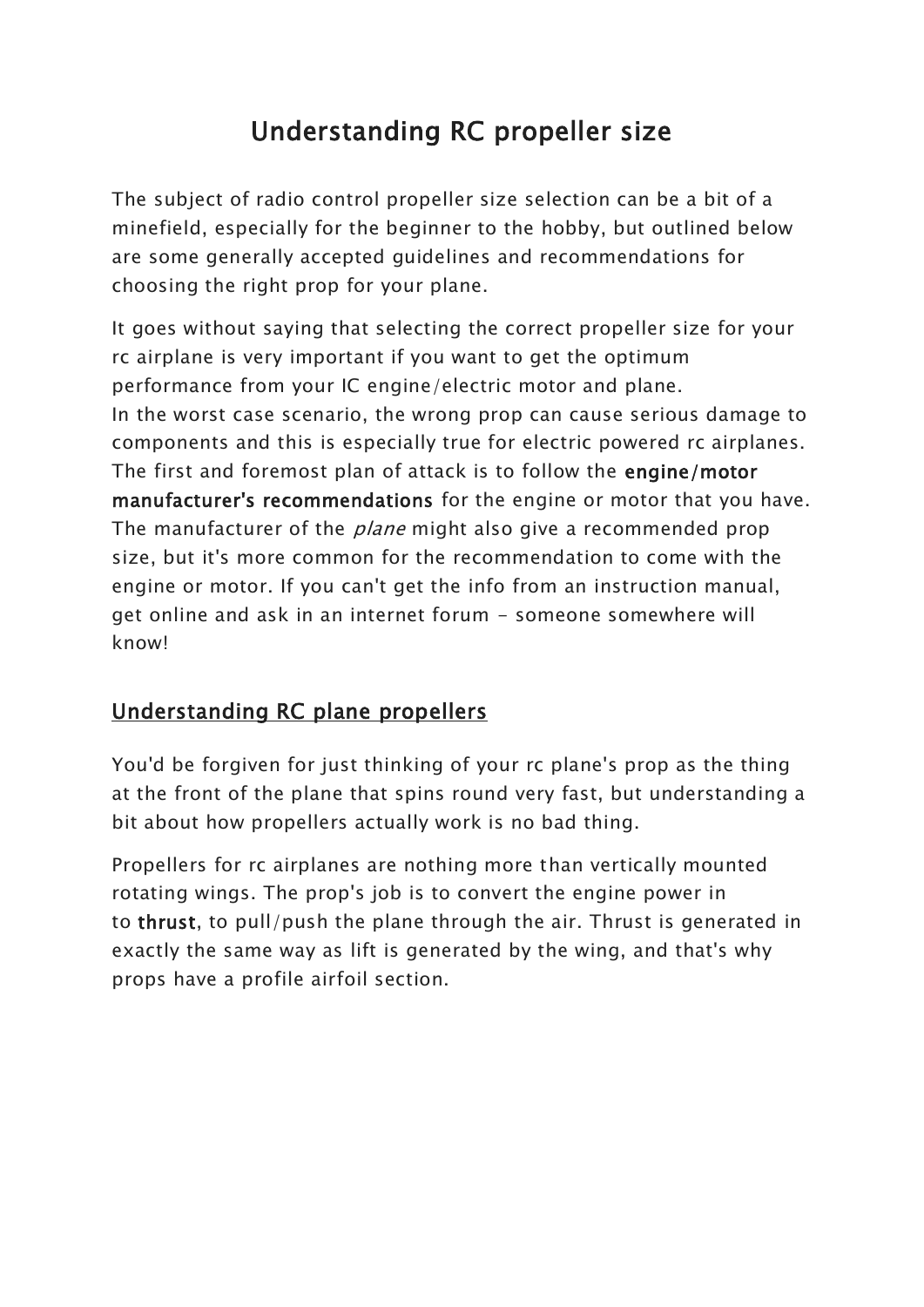

The 'twist' in the propeller is there to create the essential Angle of Attack of each blade, just like a wing has an AoA. The twist is greater towards the hub of the prop because of varying airspeeds along the length of the blades, and hence varying thrust generation. The picture to the right approximately illustrates how the Angle of Attack varies along the blade length.

This difference in thrust generation occurs because the tips of the prop blades move faster than inner portions of the blades, so the AoA has to change accordingly along the length of the blades; more thrust is generated at faster speeds, just like more lift is generated over a faster moving wing. At slower speed (i.e. nearer to the hub of the propeller), the AoA has to be greater to generate a similar amount of thrust being generated at the faster moving tips.

### RC propeller size labelling

All rc propellers are designated two measurements, both usually given in inches.



The first number is the diameter of the imaginary disc ('arc') created by the spinning prop *i.e.* the length of prop from tip to tip. The second number is the **pitch** and this is the harder of the two to understand but we'll give it a go...

Essentially, the higher the pitch value, the faster your plane will go.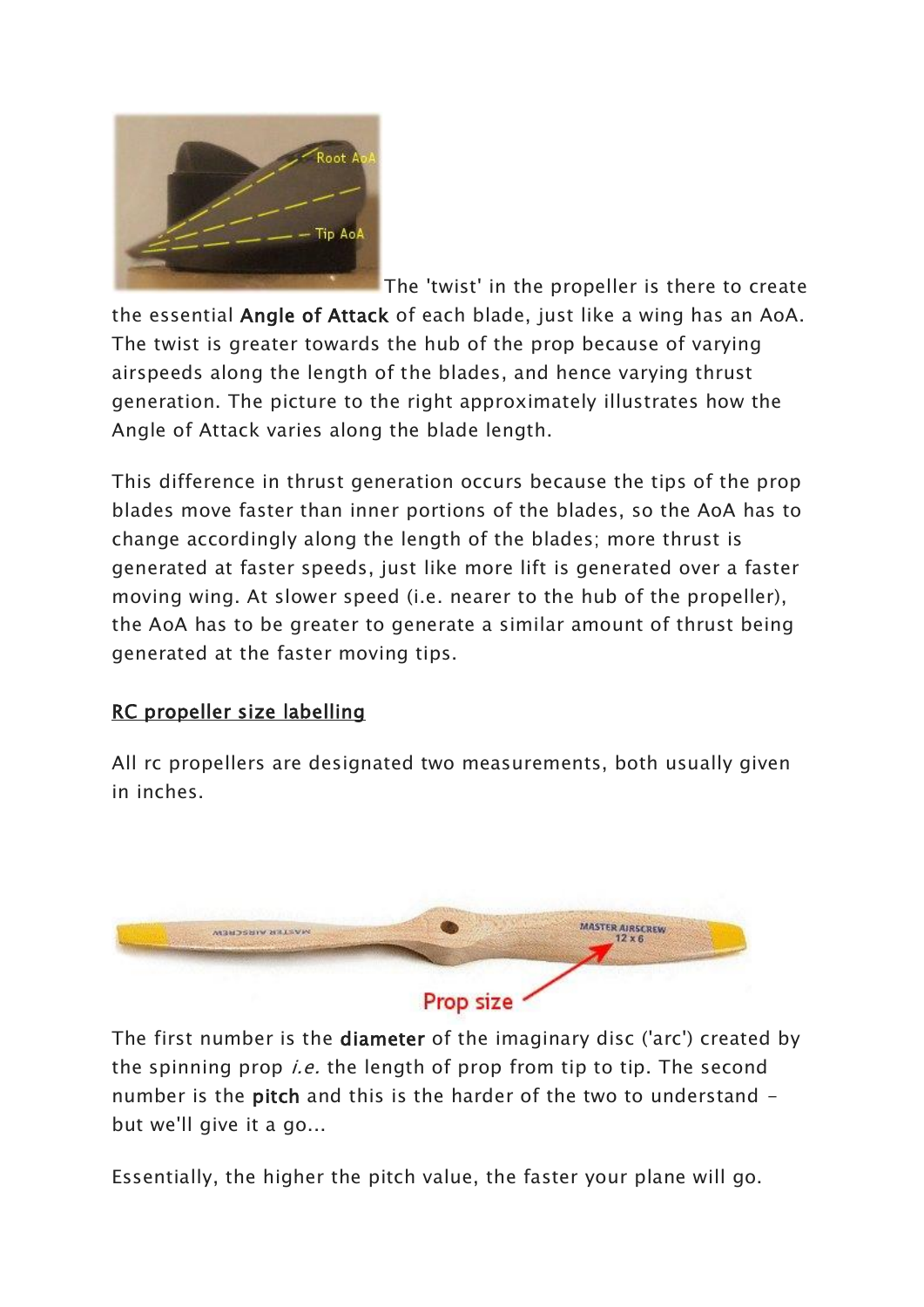The pitch measurement of a prop indicates how far, in inches, that propeller will move through the air per single revolution of the engine (*i.e.* every single complete turn of the prop). However, the pitch measurement of your prop must only be taken as a guideline because real-life factors come in to play to influence this distance eq the material of the prop, its condition, efficiency, air density on the day etc.etc...

So, pitch measurement is really only a *theoretical* value, but it is good enough to help you choose the right size propeller for your airplane. One way to understand propeller pitch is to imagine the gauge of two different screw threads, coarse and fine, and picture both being screwed into a piece of wood at the same rotational speed. The screw with the coarse thread will cut into the wood a lot faster than the fine threaded screw will.

It's the same for propellers 'cutting' through the air (hence the reason why propellers are sometimes called *airscrews*).

In the illustration below, the two arrow lines represent the path of each propeller tip. You can see that the higher pitch prop (eq  $10x8$ ) takes only one and a half turns to cover the same distance that the lower pitch prop (eq 10x4) takes 3 turns to. So, with both engines and props spinning at identical RPM, the higher pitch prop will travel further in the same amount of time - hence a faster flying plane.

So you can see that selecting a different propeller pitch size is going to significantly change your airplane's performance, with speed being the primary factor.

The diameter of the propeller (10" in the example above) will also effect how the airplane flies, but also how the engine runs and, again, following your engine manufacturer's recommendations is the place to start.

Roughly speaking, diameter influences the amount of thrust generated but an ever-increasing and non-performance related issue these days, linked to prop diameter, is that of noise.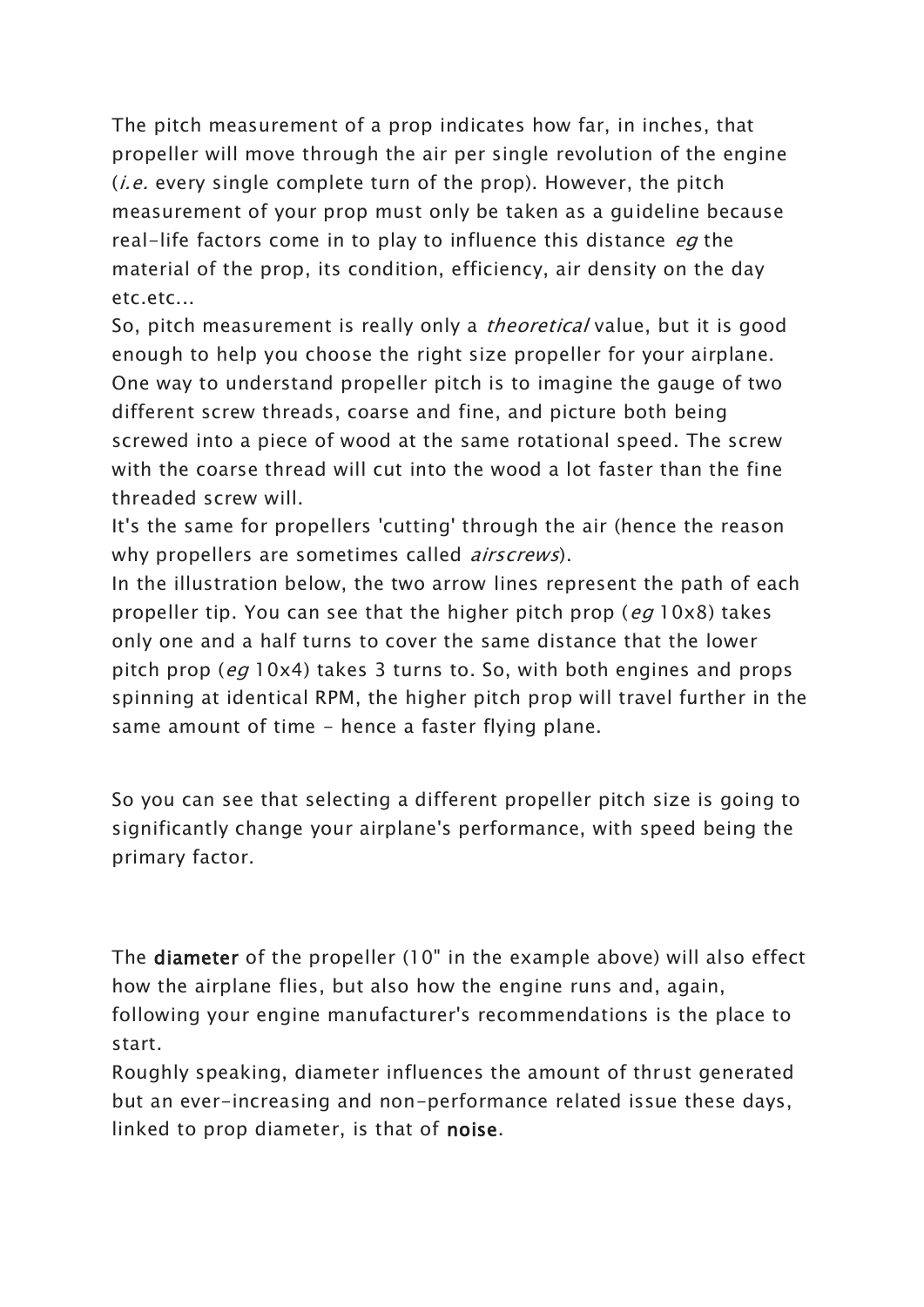A faster turning propeller (and props can easily turn in excess of 10,000 RPM) generates a lot of noise as the tips cut through the air. In fact, when you hear an rc airplane flying it's more than likely the propeller that you're hearing more than the engine. A larger diameter prop *reduces* the engine's RPM at any given power setting, because there is more for the engine to turn over and hence more work to do. And slower turning props generate less noise therefore, larger diameter props run quieter than smaller diameter props, all else being equal.

In this environmentally-sensitive world that we live, this is a serious consideration to take in to account when selecting a propeller, especially if your flying site is 'noise sensitive' (eg close to houses etc.).

### IC propeller size recommendations

As already mentioned, following the propeller size recommendations made by your engine manufacturer should always be your first point of reference. But there *are* generally recognised prop size ranges for each engine size and these are the sizes to choose if you're unsure about propeller selection.

The following propeller size chart (© Top Flight, reproduced with permission) is easy to use; select your IC engine displacement along the bottom scale, then follow the vertical line up to the shaded area to give the prop size range for that engine.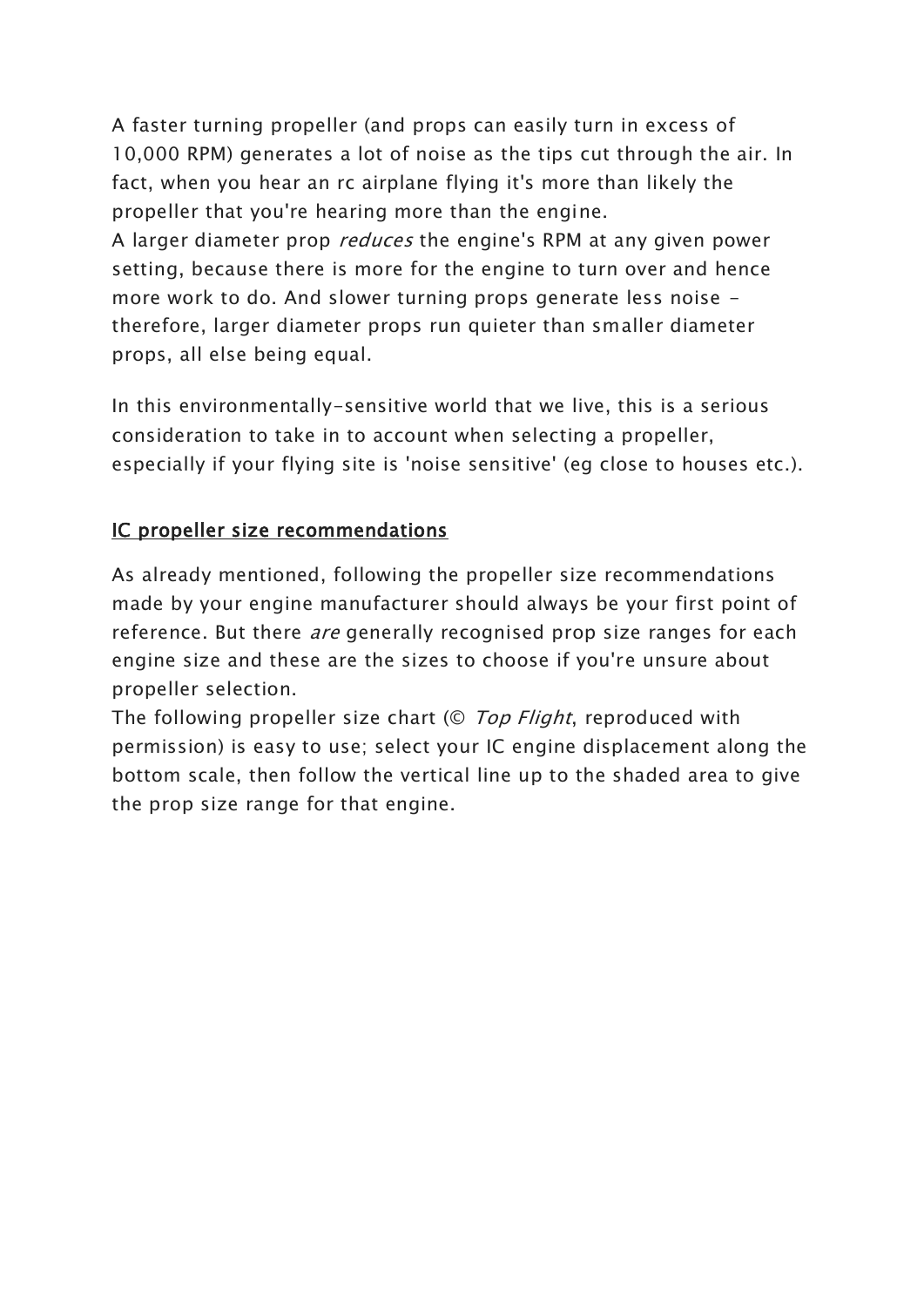

Although this chart is related to Top Flight's *Power Point* range of props, the size ranges suit all brands.

#### EP propeller sizes

It's no secret that matching a prop to an IC engine is fairly easy if you follow the general size recommendations outlined in the above chart, which have long been accepted in the hobby. Fitting an incorrect prop would mean the engine would still run, but your plane would perform poorly.

But with the advent of electric power (EP), propeller selection became a whole new minefield!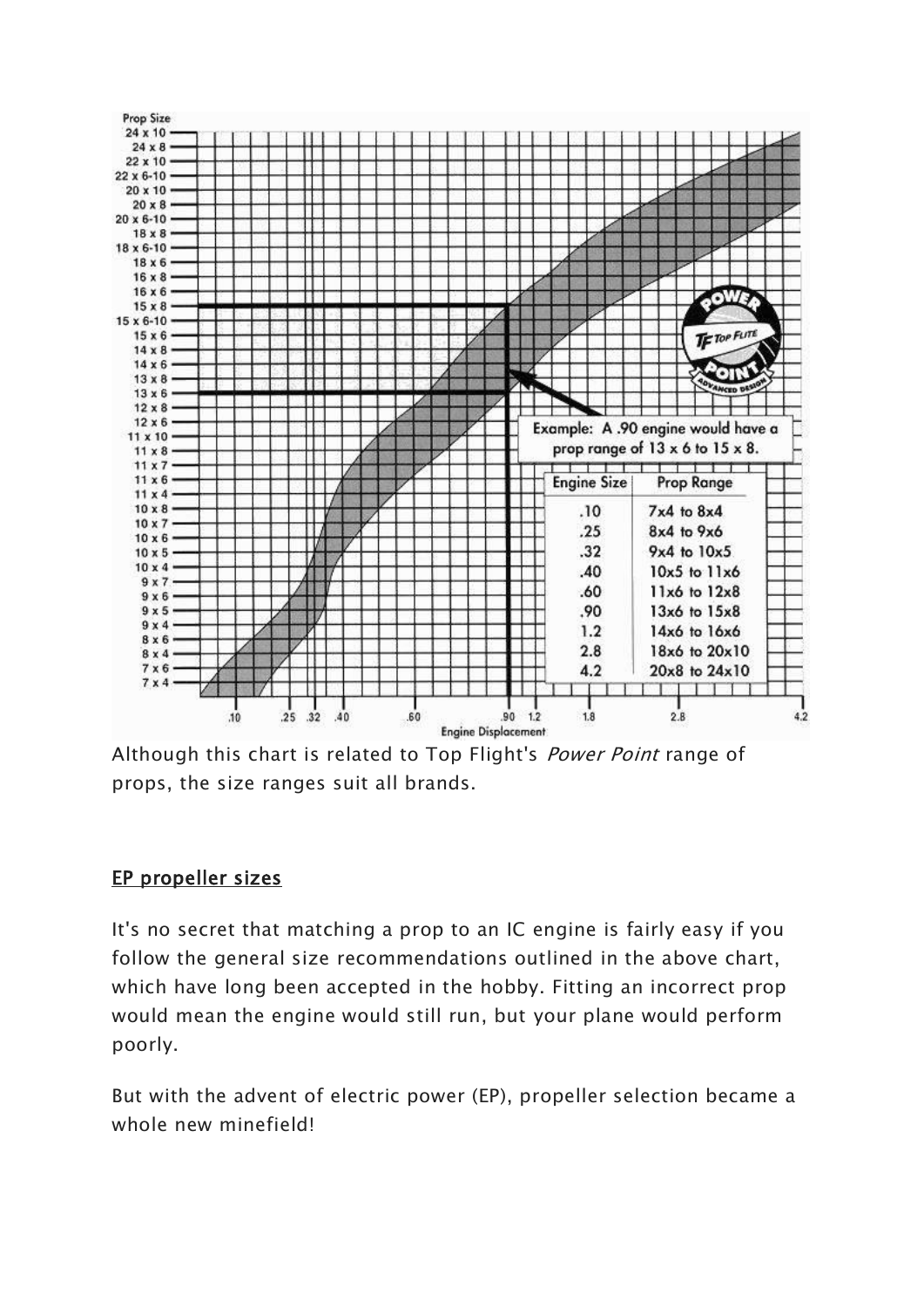EP prop selection is much more critical because different combinations of motors, ESCs and battery packs can generate huge differences in operating speeds and loads.

As with IC, electric motor manufacturers give a specific propeller size range for their motors but it's more critical that the range must be adhered to. Over-propping can do irreversible damage to electric motors and ESCs, because an incorrect propeller will force the motor to work harder than it was designed to.

If you put an oversize prop on an IC engine, the engine will likely stall. No harm done. But put an oversize prop on an electric motor and the motor won't stall, it'll just keep on trying to turn the prop.

The motor will draw more and more current as it tries to keep up with its Kv rating - the number of revolutions per minute it has been designed to turn, per each volt fed into it. With too big a propeller, the motor will just keep working harder and harder to spin the extra load, until something (likely the ESC) overheats and catches fire.

Too small a propeller on an EP motor won't do any damage, but you won't get the required performance for your plane. The motor will draw less current and the plane will likely be seriously under-powered.

The *only* accurate way to know whether or not your EP propeller is resulting in the correct current draw through the ESC and motor is to use a Watt meter connected between battery pack and ESC, as the video below shows...

> A Watt Meter is essential if you're going to try different prop sizes on your EP plane!

Number of propeller blades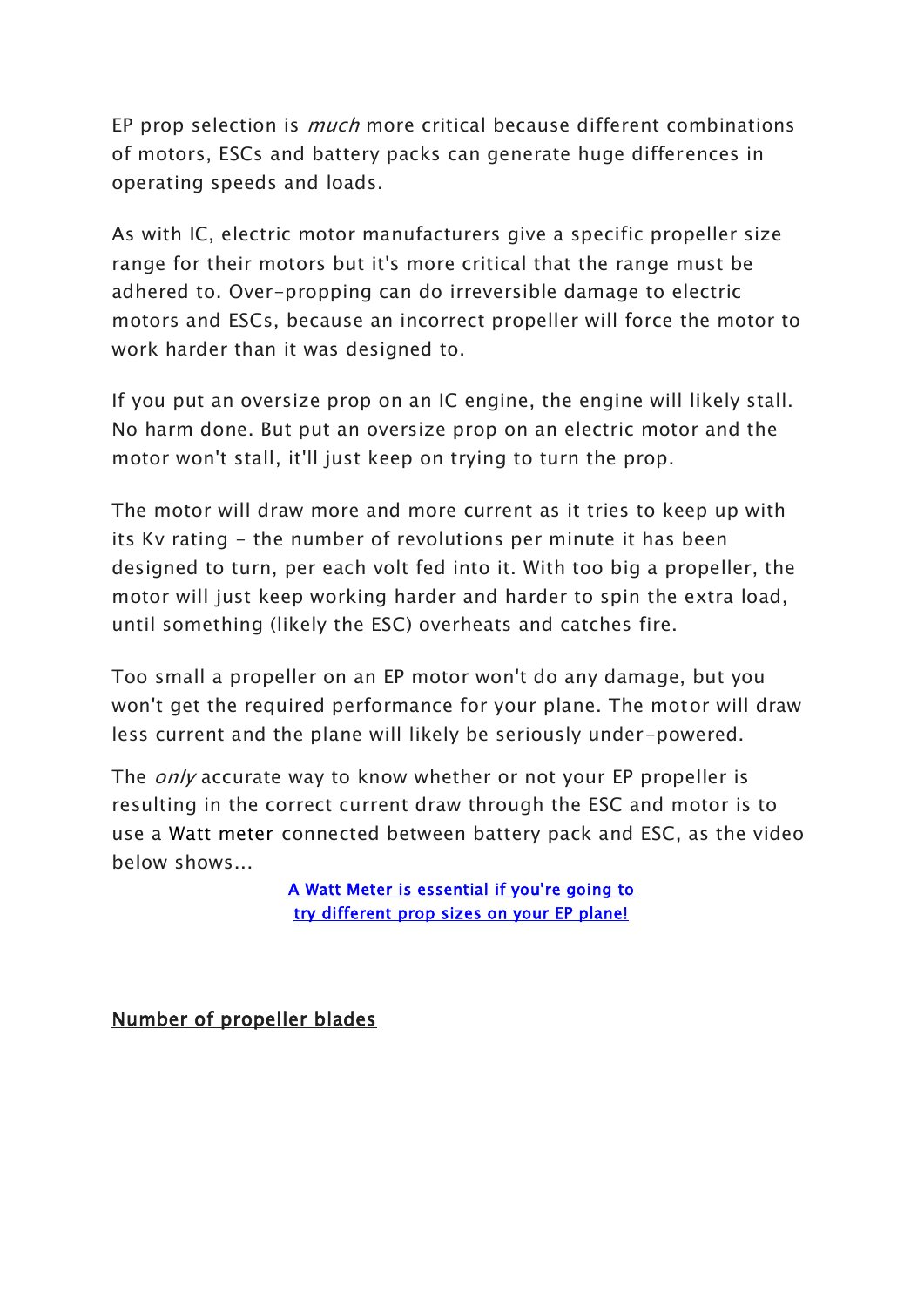

The majority of propellers used in the radio control flying hobby have two blades but props with three or even four blades are available.

Two-bladed propellers are commonly used because they are relatively efficient and easy and cheap to produce but sometimes an rc airplane will call for more blades, particularly where a scale look is required.

#### **III<sup>o</sup>MEDIAVINE**

Adding more blades decreases the overall efficiency of the prop because each blade has to cut through more turbulent air from the preceding blade. In fact, a single blade propeller is the most efficient but these are rarely (almost never!) seen in our hobby although they have been experimented with. Incidentally a single blade prop has to be balanced with a counterweight on the other side of the hub to the blade, otherwise the plane would shake itself to pieces as soon as the prop was turning!

If choosing a three or four bladed propeller, over a two bladed one, a very general rule of thumb is to decrease the prop diameter by an inch and increase the pitch by an inch, but on some models fuselage and ground clearance issues might dictate which propeller size you can and can't have on the model. As with everything, trial and error - and forums!

#### Beware the biting prop!

Never ever underestimate the potential for an rc plane propeller to do serious damage.